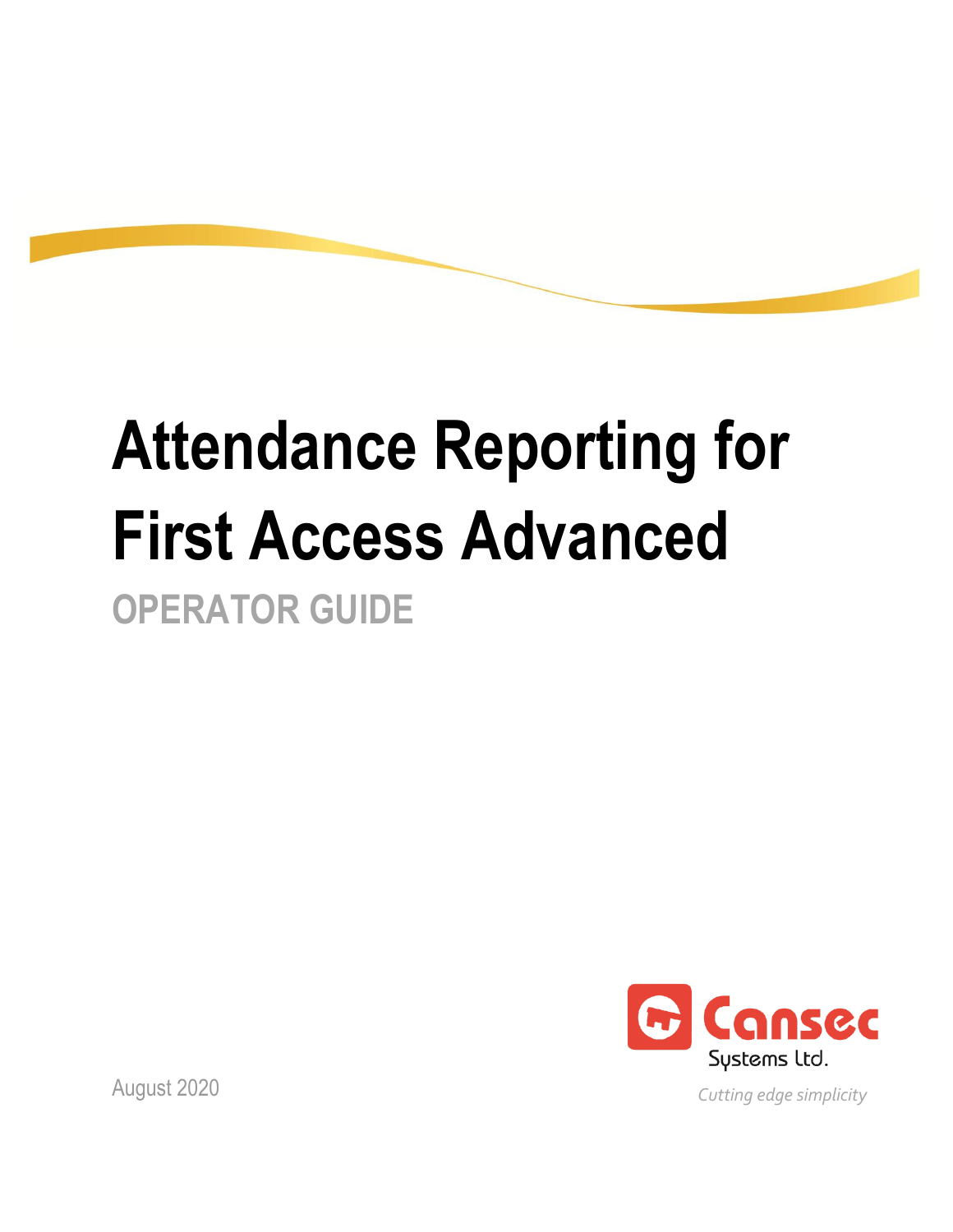#### **Table of Contents**

© 2020 Copyright Cansec Systems Ltd. All rights reserved.



Attendance Reporting for First Access Advanced Operator Guide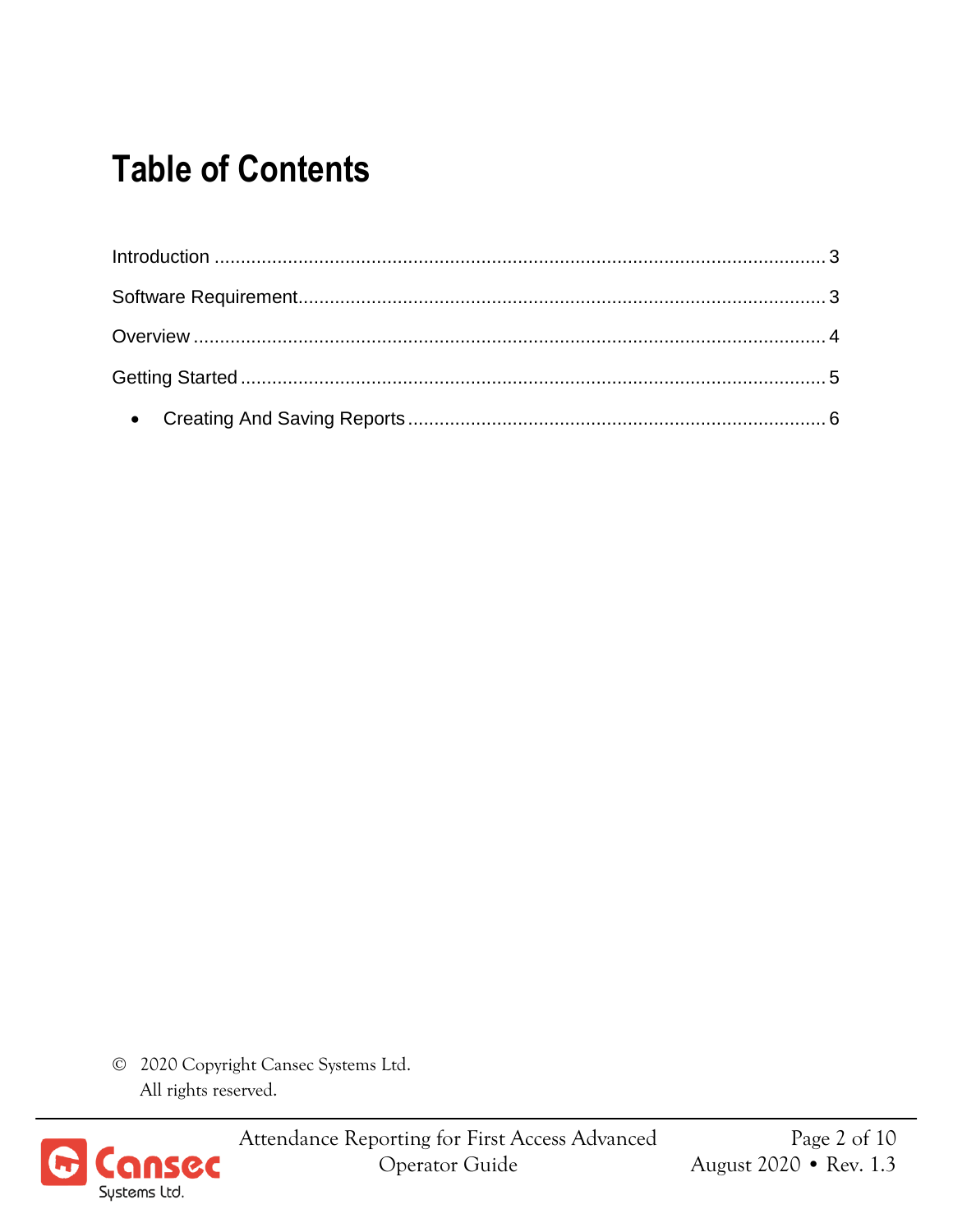#### <span id="page-2-0"></span>**Introduction**

During normal operation, First Access Advanced systems collect data that can be later analyzed for the purpose of determining attendance as well as the amount of time present for a given period of time. The First Access Advanced Attendance Reporting software is a fully integrated companion program for use with the First Access Advanced Access Control Systems. The Attendance Reporting package produces reports based on 'Access Granted' records stored in the audit trails.

Zones which identify entry and exit points to a premises or facility area in conjunction with an operator specified date and time generate reports or importable files for use with other software.

This document examines the Attendance Reporting software from both an operational and functional point of view.

## <span id="page-2-1"></span>**Software Requirement**

First Access Attendance Reporting software requires First Access Advanced software.

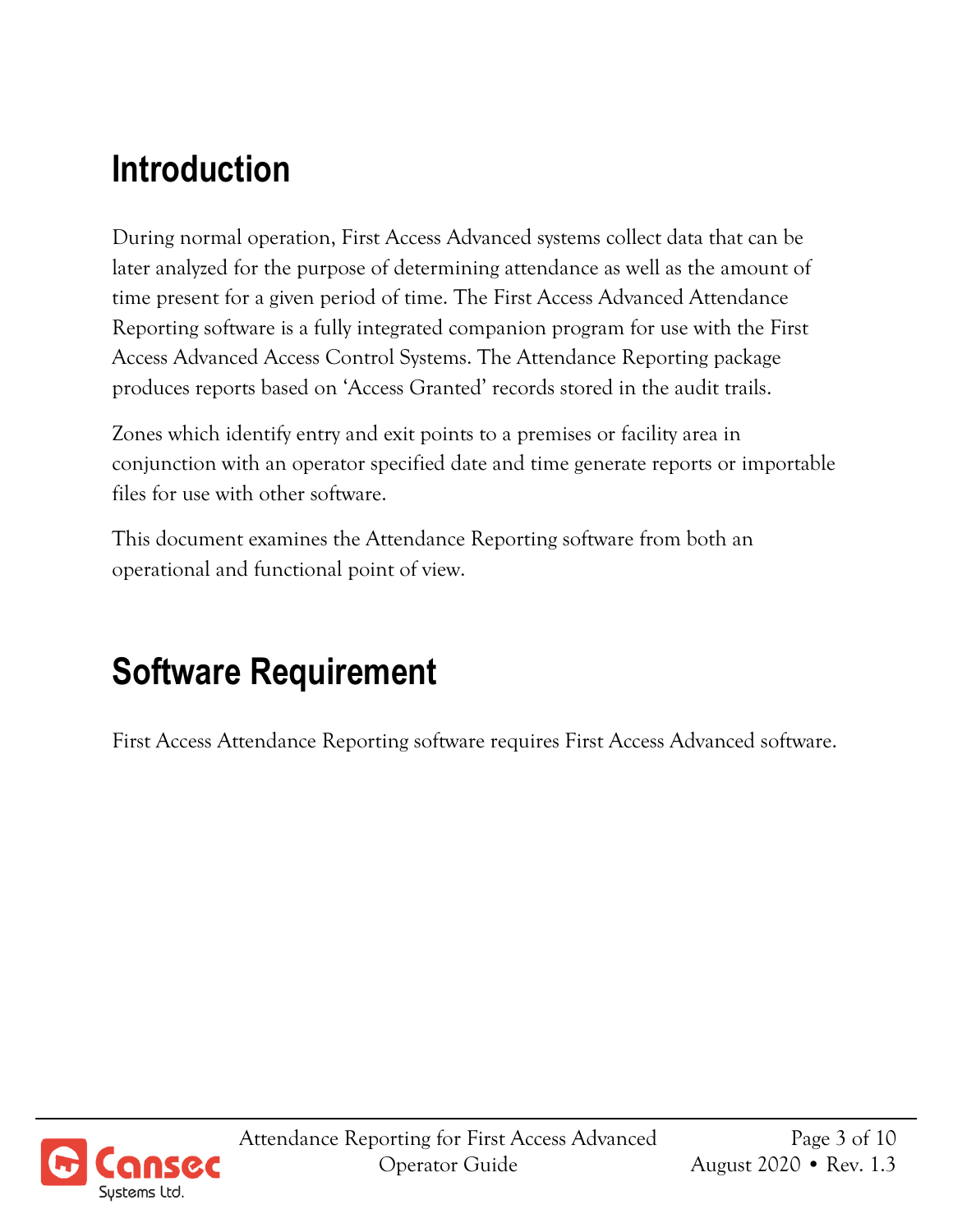## <span id="page-3-0"></span>**Overview**

The Attendance Reporting software is organized into three main sections as shown below.

| $\bullet$                  |                                           |                           |                            |                         |                     | Untitled - Attendance    |                                                                             |                     | O<br>$\overline{\phantom{0}}$ | $\times$    |
|----------------------------|-------------------------------------------|---------------------------|----------------------------|-------------------------|---------------------|--------------------------|-----------------------------------------------------------------------------|---------------------|-------------------------------|-------------|
| File                       | Home                                      |                           |                            |                         |                     |                          |                                                                             |                     |                               | △ Style 1 ● |
| <b>Select Report Dates</b> |                                           | Select an Attendance Zone | New                        | <b>Report File Name</b> | Summarize By Day    |                          | CSV Output Format   Filter Users By Field and Search Text   Generate Report |                     |                               |             |
| 23 From                    | September 01, 2020 12:00:00 AM Front Area |                           | $\blacktriangleright$ Edit |                         | Summarize By Period |                          | <b>All Users</b>                                                            | $\triangleright$ Go |                               |             |
| $23$ To                    | September 01, 2020 11:59:59 PM            |                           | Delete                     | Browse                  | Ignore Exceptions   |                          |                                                                             |                     |                               |             |
|                            | Time Span                                 | Zones                     |                            |                         |                     | <b>Report Properties</b> |                                                                             |                     |                               |             |
|                            |                                           |                           |                            |                         |                     |                          |                                                                             |                     |                               |             |
| Ready                      |                                           |                           |                            |                         |                     |                          |                                                                             |                     |                               | Online      |

- **Dates** section determines interval of time a generated report should span when it is generated.
- **Zones** section provides controls for the selection and management of the user defined attendance areas or zones.
- **Report Properties** section specifies the output report file name as well as options for the format of the information it contains.

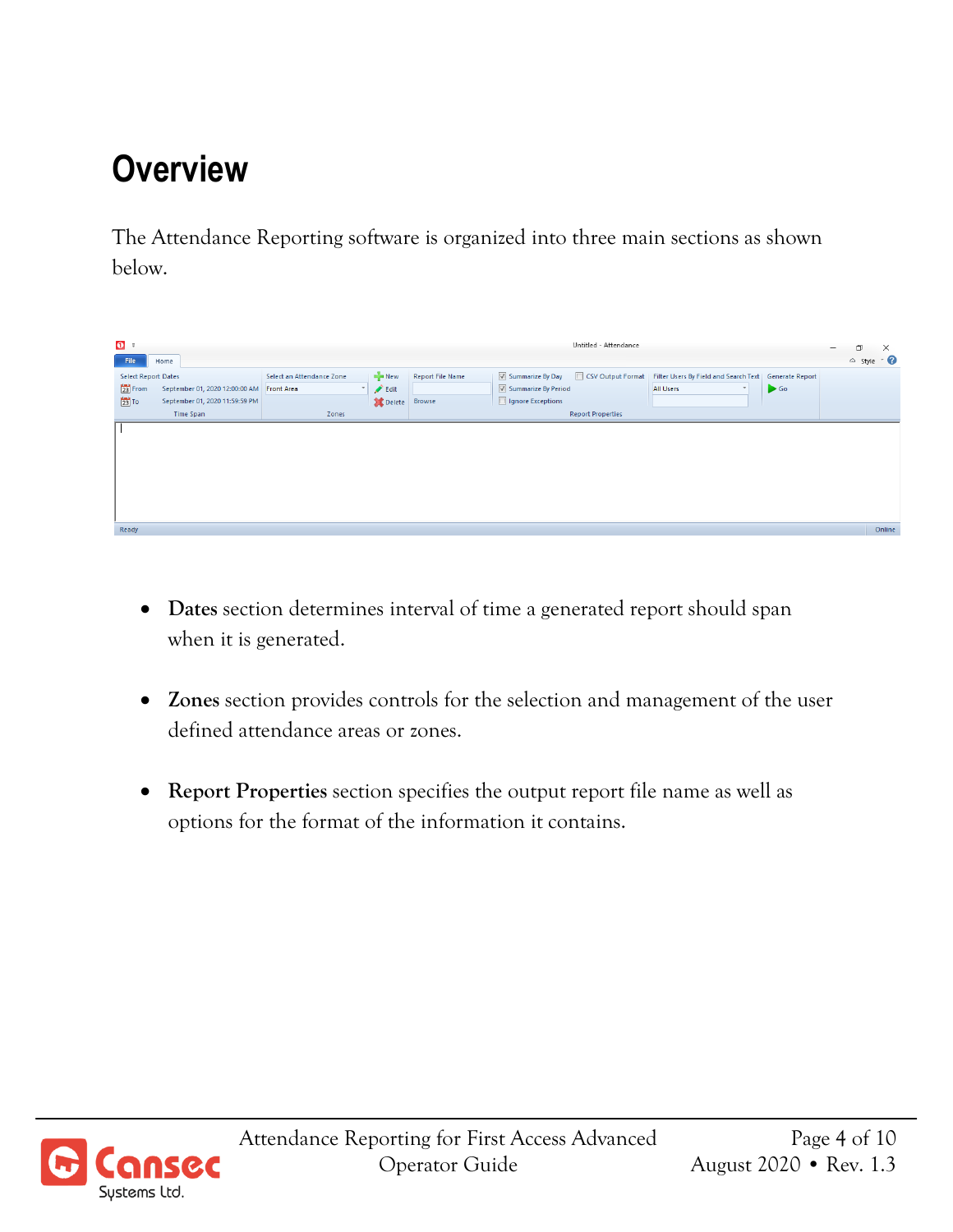## <span id="page-4-0"></span>**Getting Started**

Zones are one or more card readers which define entry and/or exit to an area which will be analyzed when calculating attendance and associated time.

The Zone section provides the **New <sup>1</sup>**, **Edit** and Select an Attendance Zone **Delete i**buttons for managing the attendance zones that have been or are to be defined. Zones

The **New** button opens the Zone definition dialog where entry and exit readers are defined.

| <b>Zone Editor</b>      |       |      |                                                                                                |
|-------------------------|-------|------|------------------------------------------------------------------------------------------------|
| Zone Name               |       |      |                                                                                                |
| Untitled                |       |      |                                                                                                |
| Zone Readers            |       |      | Available Readers                                                                              |
| <b>Card Reader</b>      | Entry | Exit | Main Front Entry<br><b>B2 South Parking</b><br><b>Front Stair Entry</b><br>B2-3 Storage Locker |
| Main Front Entry        | x     |      | Back Door Next to Garbage<br><b>RAP Room</b><br>BLK-1 Garage Vehicle Entry<br>Minh's Door 1    |
| Main Front Entry (Exit) |       | x    | BLK-1 Elevator Lobby<br>Minh's Door 2<br><b>PLK 1 Stair Entry</b>                              |
|                         |       |      | *Lobby S1                                                                                      |
|                         |       |      | Sign In<br><b>B1-Bike Entrance</b><br>u.                                                       |
|                         |       |      | <b>B1 South Parking</b>                                                                        |
| Zone Entry<br>Zone Exit |       |      | Add<br>Add as<br>Remove                                                                        |
|                         |       |      | OK<br>Cancel                                                                                   |

The **Zone Name** entry is for entering a unique name for the attendance zone. This name will be displayed in the main window's zone selection box. Zone definition is accomplished by selecting readers from the **Available Readers** list and using the **Add**  button to copy them to the **Zone Readers** list. If the door has in and out readers (mounted inside and outside of the door) use **Ad as** button to add it to the list.

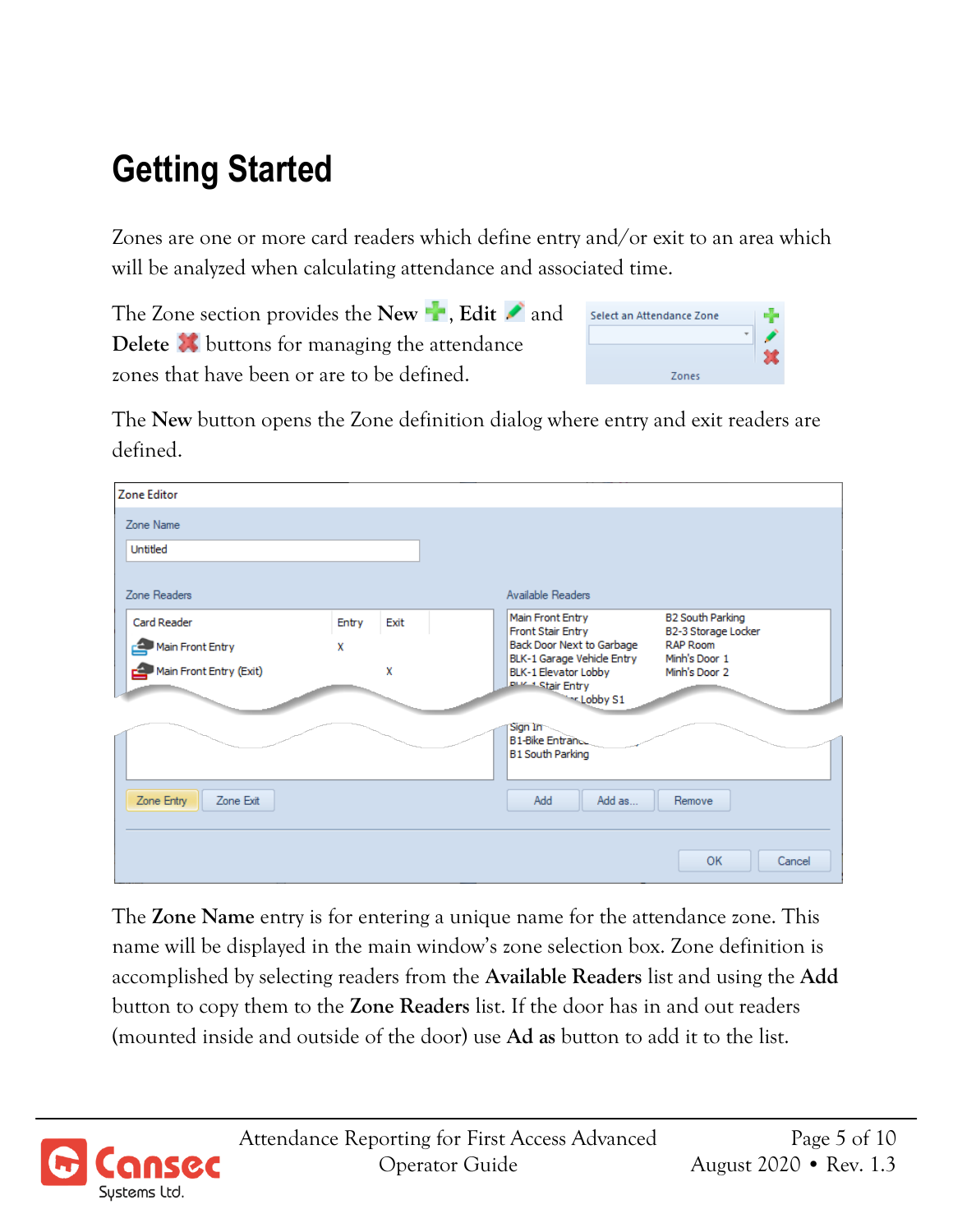To remove a reader from the **Zone Readers** list, select it and use the **Delete** button.

The **Entry** and **Exit** buttons toggle the Entry and Exit status for the selected reader. An attendance zone can consist of a single reader only, in which case it may be assigned both the Entry and Exit status. Multi reader zones cannot have this dual status.

#### <span id="page-5-0"></span>**C** CREATING AND SAVING REPORTS

The **First Access Advanced Attendance Reporting** software supports several options when generating a report.

- **Report Dates**: Select the date range that the report should cover.
- **Report File Name**: Specifies the name of the generated output report file.
- **Browse**: Select the location which you wish to save the file to.
- **Go**: Generate the report
- **Filter Users By Field and Search Text** drop list filters the final report by including only users which match the selected field and search text.

| Select Report Dates<br>23 From<br>January 01, 2020 12:00:00 AM |                                                                                                  |
|----------------------------------------------------------------|--------------------------------------------------------------------------------------------------|
| $23$ To<br>September 01, 2020 11:59:59 PM                      |                                                                                                  |
| <b>Time Span</b>                                               |                                                                                                  |
|                                                                |                                                                                                  |
| <b>Report File Name</b>                                        | CSV Output Format Filter Users By Field and Search Text Generate Report<br>Summarize By Day<br>H |
|                                                                | Summarize By Period<br><b>All Users</b><br>Go                                                    |
| <b>Browse</b>                                                  | Ignore Exceptions                                                                                |
|                                                                | <b>Report Properties</b>                                                                         |

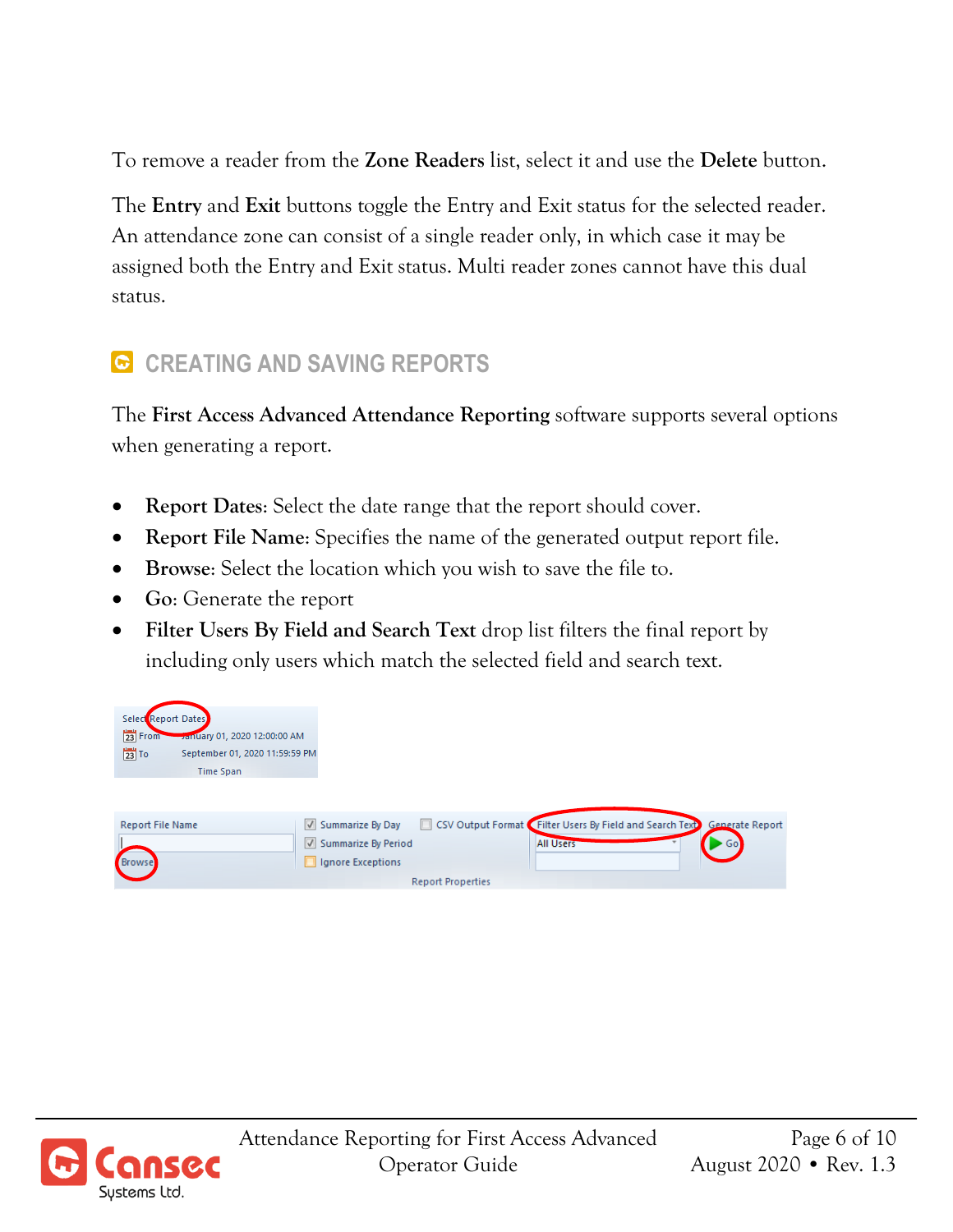After successful completion of an attendance report, the software automatically displays the report within the software.

The **Summarize by Day** option is the default and produces a daily record of hours spent within the zone over the selected date range as shown in the example below.

| $\mathbf{0}$ =                                                                                                                                                   |                                                                                                                                                                   |                                                                                                                                | C:\Users\Minh.Nquyen\Desktop\test - Attendance                                                                                                                                                                               | 同<br>$\times$<br>$\sim$<br>$\infty$ style $\infty$ |
|------------------------------------------------------------------------------------------------------------------------------------------------------------------|-------------------------------------------------------------------------------------------------------------------------------------------------------------------|--------------------------------------------------------------------------------------------------------------------------------|------------------------------------------------------------------------------------------------------------------------------------------------------------------------------------------------------------------------------|----------------------------------------------------|
| File<br>Home<br><b>Select Report Dates</b><br>23 From<br>January 01, 2020 12:00:00 AM<br>$\frac{1}{23}$ To<br>September 01, 2020 11:59:59 PM<br><b>Time Span</b> | Select an Attendance Zone<br><b>Front Area</b><br>Zones                                                                                                           | <b>E</b> New<br><b>Report File Name</b><br>C:\Users\Minh.Nguyen\Desktop\test<br>$\blacktriangleright$ Edit<br>Delete<br>Browse | <b>CSV Output Format</b><br>Filter Users By Field and Search Text   Generate Report<br>V Summarize By Day<br>Summarize By Period<br>$\triangleright$ Go<br><b>All Users</b><br>Ignore Exceptions<br><b>Report Properties</b> |                                                    |
| From January 01, 2020 12:00:00 AM To September 01, 2020 11:59:59 PM<br>Attendance Zone Front Area<br>Name<br>In<br>MCable                                        | Out<br>*****                                                                                                                                                      | Exception<br>Hours<br>No Clockout<br>*****                                                                                     |                                                                                                                                                                                                                              |                                                    |
|                                                                                                                                                                  | May 4,2020 11:19<br>May 4,2020 14:05<br>*****<br>May 4,2020 14:07<br>*****<br>May 4,2020 14:28<br>*****<br>May 4,2020 14:32<br>*****<br>May 6,2020 10:06<br>***** | No Clockout<br>*****<br>No Clockout<br>*****<br>*****<br>No Clockout<br>No Clockout<br>*****<br>3334                           |                                                                                                                                                                                                                              |                                                    |
| ------<br>Aiyana (520) Trotter                                                                                                                                   | mean 10:07<br>*****<br>*****<br>May 4,2020 18:51                                                                                                                  | $- - - - - - - -$<br>*****<br>No Clockout                                                                                      |                                                                                                                                                                                                                              | $\checkmark$                                       |
| Ready                                                                                                                                                            |                                                                                                                                                                   |                                                                                                                                |                                                                                                                                                                                                                              | Online                                             |

#### **Attendance Report for August 30, 2004 to September 2, 2004**

| <b>Name</b> | Date        | In    | Out                     | Hours Exception |
|-------------|-------------|-------|-------------------------|-----------------|
| Abe         | Aug 31,2004 |       | $10:04$ $13:01$ $02:57$ |                 |
|             | Aug 31,2004 |       | 13:51 17:49 03:58       |                 |
|             | Aug 31,2004 |       | 18:24 23:14 04:50       |                 |
|             | Sep 1,2004  |       | $10:12$ $12:49$ $02:37$ |                 |
|             | Sep 1,2004  |       | 17:44 19:12 01:28       |                 |
|             | Sep 2,2004  | 10:02 | $12:17$ 02:15           |                 |
|             | Sep 2, 2004 |       | $17:42$ $18:51$ $01:09$ |                 |
|             | Sep 2,2004  | 21:52 | $***$ * * * *           | No ClockOut     |
|             |             |       |                         |                 |

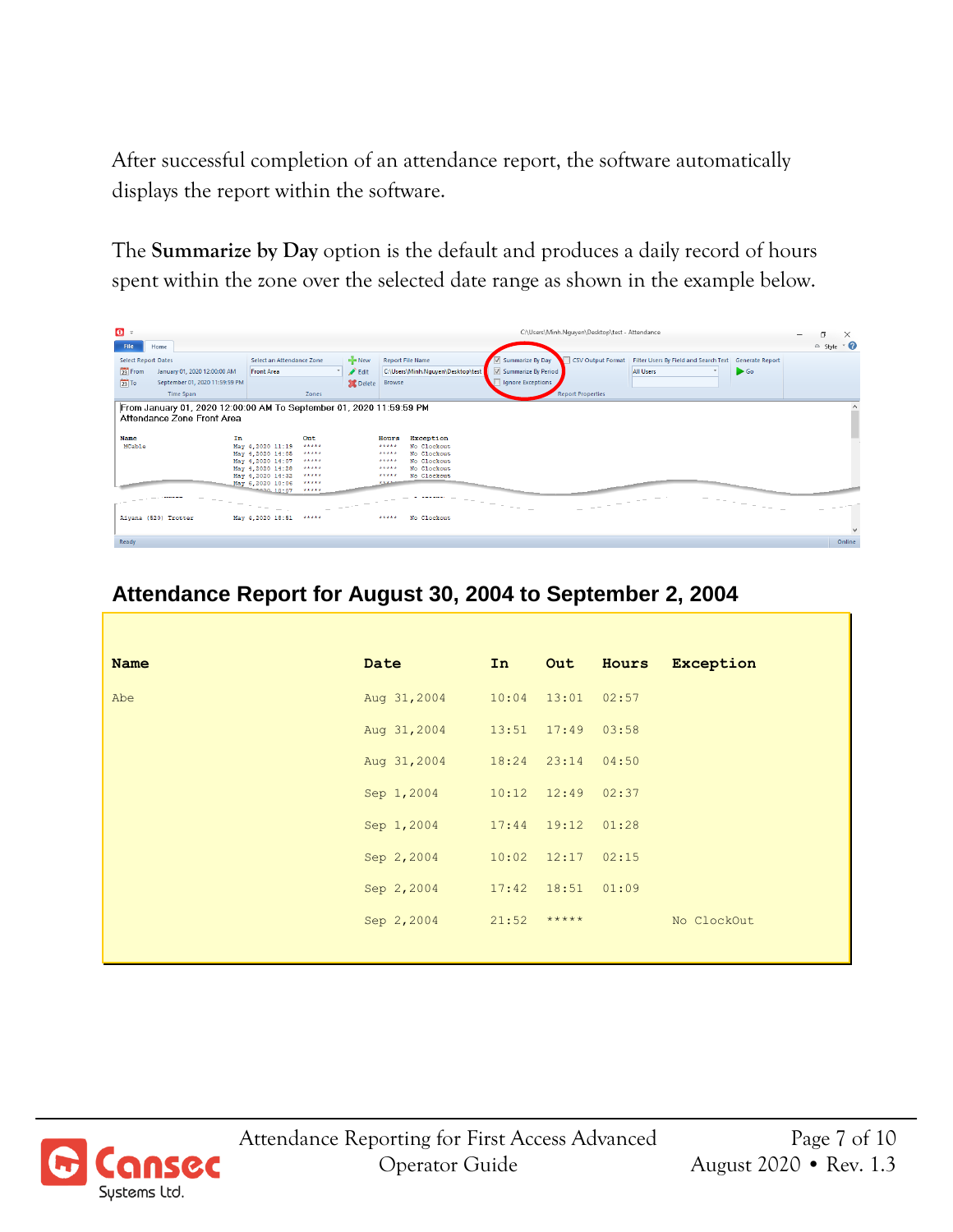The **Summarize by Period** option produces a single total for each user of the hours spent within the zone as displayed below.

| <b>Name</b> | Hours | <b>Exception</b> |  |  |  |
|-------------|-------|------------------|--|--|--|
| Abe         | 19:14 | Yes              |  |  |  |
| Ben         | 31:11 |                  |  |  |  |

**Attendance Report for August 30, 2004 to September 3, 2004**

**Summarize by Day** and **Summarize by Period** generate a combo report including both the daily detail information in addition to final totals for report date range.

| Attendance Report for August 30, 2004 to September 3, 2004 |              |       |               |       |             |
|------------------------------------------------------------|--------------|-------|---------------|-------|-------------|
| <b>Name</b>                                                | Date         | In    | Out           | Hours | Exception   |
| Abe                                                        | Aug 31,2004  | 10:04 | 13:01         | 02:57 |             |
|                                                            | Aug 31,2004  | 13:51 | 17:49         | 03:58 |             |
|                                                            | Aug 31,2004  | 18:24 | 23:14         | 04:50 |             |
|                                                            | Sep 1,2004   | 10:12 | 12:49         | 02:37 |             |
|                                                            | Sep 1,2004   | 17:44 | 19:12         | 01:28 |             |
|                                                            | Sep 2,2004   | 10:02 | 12:17         | 02:15 |             |
|                                                            | Sep 2,2004   | 17:42 | 18:51         | 01:09 |             |
|                                                            | Sep 2,2004   | 21:52 | $***$ * * * * |       | No ClockOut |
| <b>Ben</b>                                                 | Aug 31,2004  | 10:25 | 14:10         | 03:45 |             |
|                                                            | Aug 31,2004  | 14:21 | 19:12         | 04:51 |             |
|                                                            | Sep 1,2004   | 10:11 | 14:12         | 04:01 |             |
|                                                            | Sep 1,2004   | 14:23 | 18:32         | 04:09 |             |
|                                                            | Sep 1,2004   | 20:32 | 22:52         | 02:20 |             |
|                                                            | Sep 2,2004   | 10:20 | 14:27         | 04:07 |             |
|                                                            | Sep 2,2004   | 14:43 | 19:31         | 04:48 |             |
|                                                            | Sep 2,2004   | 19:31 | 22:41         | 03:10 |             |
|                                                            | Total Hours: |       |               | 31:11 |             |



Attendance Reporting for First Access Advanced Page 8 of 10 Operator Guide August 2020 • Rev. 1.3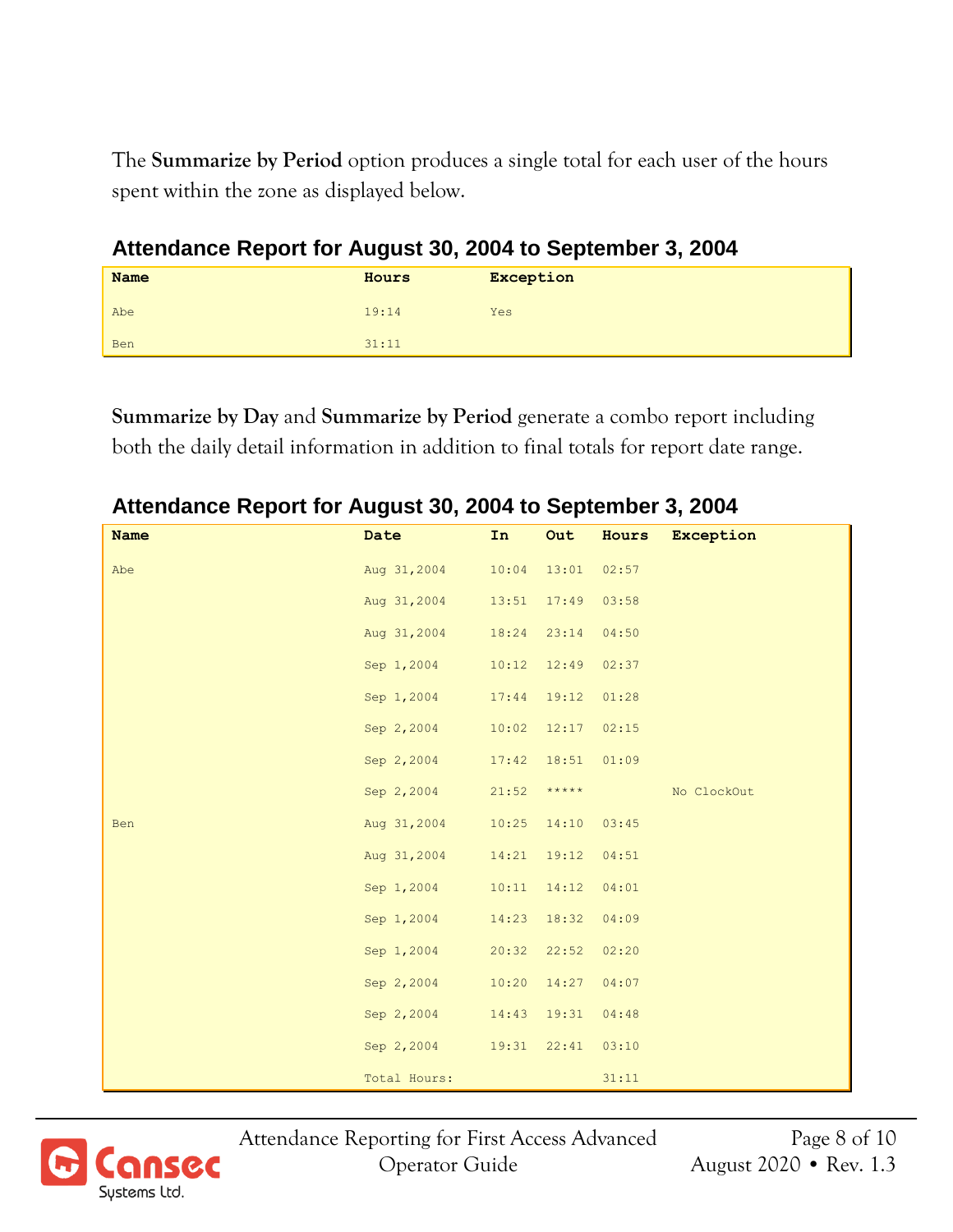The **Ignore Exceptions** option is used with the combo **Summarize by Day and Summarize by Period** report. This option instructs the software to calculate the *Total Hours* figure regardless of whether a clock-out exception occurred. Normally a total is not calculated in this case as one or more of the entries in the *Hours* column are missing.

| <b>Name</b> | Date                          | In    | Out             |       | Hours Exception |
|-------------|-------------------------------|-------|-----------------|-------|-----------------|
| Abe         | Aug 31, 2004 10:04            |       | 13:01           | 02:57 |                 |
|             | Aug 31, 2004 13:51 17:49      |       |                 | 03:58 |                 |
|             | Aug 31, 2004 18:24 23:14      |       |                 | 04:50 |                 |
|             | Sep 1,2004                    |       | $10:12$ $12:49$ | 02:37 |                 |
|             | Sep 1,2004                    | 17:44 | 19:12           | 01:28 |                 |
|             | Sep 2,2004                    |       | $10:02$ $12:17$ | 02:15 |                 |
|             | Sep 2,2004 17:42 18:51 01:09  |       |                 |       |                 |
|             | Sep 2,2004 21:52 *****        |       |                 |       | No ClockOut     |
|             | Total Hours:                  |       |                 | 19:14 |                 |
|             |                               |       |                 |       |                 |
| Ben         | Aug 31,2004 10:25 14:10 03:45 |       |                 |       |                 |
|             | Aug 31, 2004                  |       | $14:21$ $19:12$ | 04:51 |                 |
|             | Sep 1,2004                    | 10:11 | 14:12           | 04:01 |                 |
|             | Sep 1,2004                    | 14:23 | 18:32           | 04:09 |                 |
|             | Sep 1,2004                    |       | $20:32$ $22:52$ | 02:20 |                 |
|             | Sep 2,2004                    |       | $10:20$ $14:27$ | 04:07 |                 |
|             | Sep 2,2004 14:43 19:31 04:48  |       |                 |       |                 |
|             | Sep 2, 2004 19:31 22:41       |       |                 | 03:10 |                 |
|             | Total Hours:                  |       |                 | 31:11 |                 |

#### **Attendance Report for August 30, 2004 to September 3, 2004**